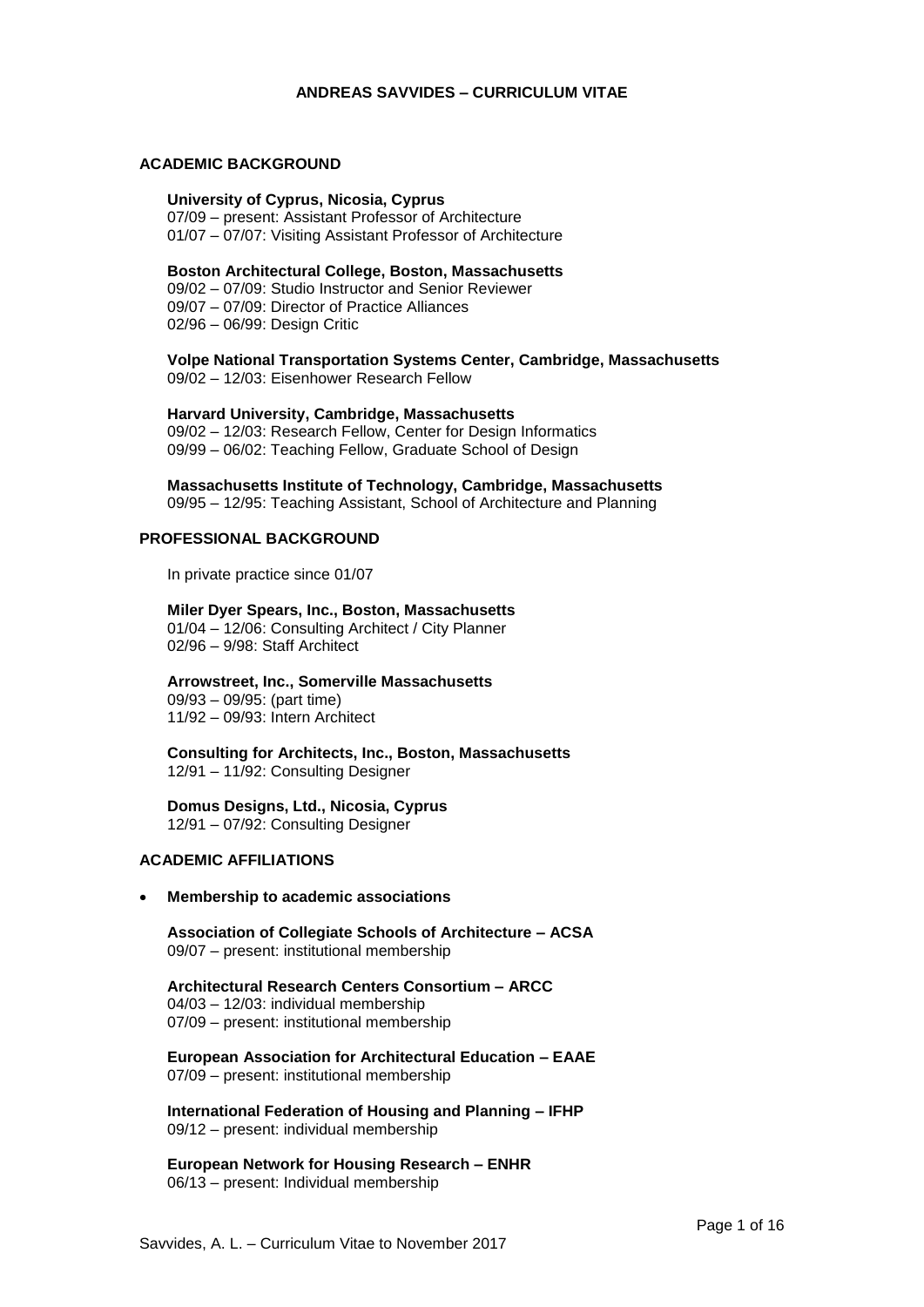Participation in editorial boards / journal reviewing

#### **Wessex Institute of Technology Press, United Kingdom**

*WIT Transactions on the Built Environment* 08/15 – present: Peer reviewer, associate editor and member of the scientific committee

# **Common Ground Publishers, Australia**

*Design Principles and Practices* 01/08 – present: Peer reviewer and guest editor

#### **University of Minnesota Press, USA** *Journal of Transport and Land Use* 07/09 – 12/09: Peer reviewer

**PROFESSIONAL AFFILIATIONS** 

### **Professional licensure and registrations**

#### **Technical Chamber of Cyprus**

02/97 – present: Architecture (Lic. # Α063978) 01/03 – present: City Panning (Lic. # Α063978)

# **Massachusetts Division of Professional Licensure**

08/01 – present: Architecture (Lic. # 10688)

**American Institute of Certified Planners – AICP**  06/02 – present: Boston, Massachusetts (Cer. # 139030)

### **US Green Building Council – USGBC**

6/09 – present: LEED® Accredited Professional for New Design and Construction

### **Professional memberships**

**American Institute of Architecture – AIA**  08/01 – present: European Chapter (Mem. # 30133174)

**Urban Land Institute – ULI** 09/99 – present: European Chapter (Mem. # 170295)

### **EDUCATIONAL BACKGROUND**

#### **Harvard University, Cambridge, Massachusetts**

### **Doctorate in Design, 06/02**

Dissertation title: *Reclaiming ground: joint development of urban highway* corridors Supervisors: Professor Richard Peiser (advisor), Jeffrey Huang, James Kostaras Awarded an Eisenhower Research Fellowship by the Research and Special Programs Administration (RSPA), US DOT

**Master in Design Studies, 06/99** Awarded departmental recommendation

### **Massachusetts Institute of Technology, Cambridge, Massachusetts**

### **Master of Architecture, 01/06**

Thesis Title: *An urban infill: a residual site in Boston* Supervisor: Imre Halasz Awarded merit grants for academic years 1993-94 & 1994-95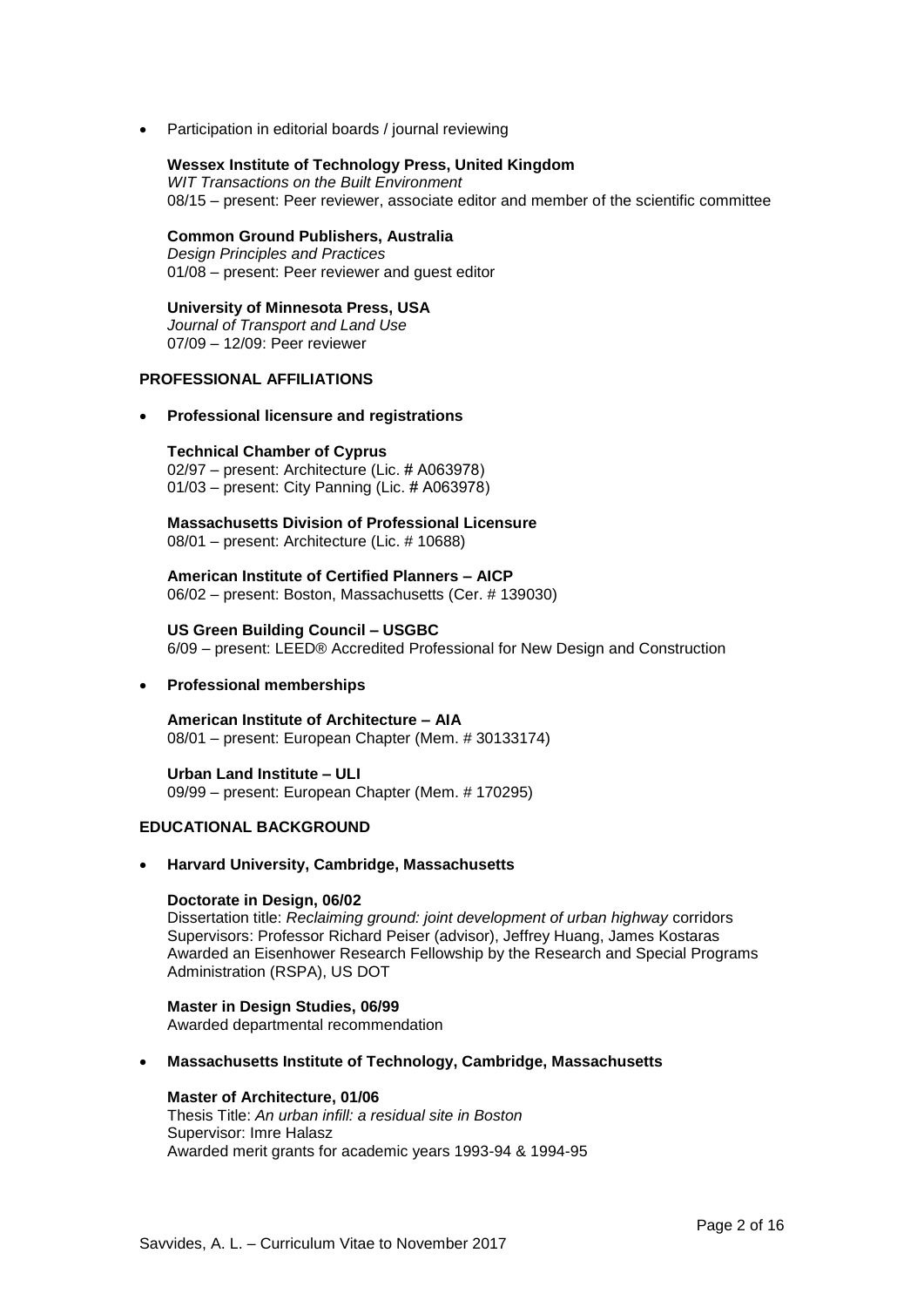# **University of California, Berkeley, California**

**Bachelor of Arts (with Honors), 12/91** Major in Architecture

# **AREAS OF RESEARCH INTEREST**

- Environmental, cultural and socioeconomic factors in sustainable urban design
- Social equity in considerations of urban mobility: the home-work connection
- Smart growth, compact city and transit oriented design and development
- Regeneration of underperforming and underutilized urban cores
- Occupation and appropriation of public space; the right to public space

# **AWARDS**

**Funded Research - Grants**

# *Prefab ECO-SMART House*

 $03/16$  – for 2.5 years @  $6435.240$  (total-budget). Design and development of a prefabricated versatile housing unit that adopts environmental design strategies, high energy efficiency and smart systems. Program Framework: Research grants for business innovation and Development of Innovative Products, Services and Processes 2014-2020 European Regional Development Fund; Republic of Cyprus (Ministry of Energy, Commerce, Industry and Tourism)

Research Team: Michael, A., Savvides, A., Maimaris, C., Michael, L. Research Associates: Bougiatioti, F., Heracleous, C., Vassiliades, C.

### *Contemporary techniques of conservation and restoration of traditional buildings*

06/16 – for 1 year @ €32.895 Euro (total-budget). Program Framework: Erasmus + Program, Mobility for VET Learners and Staff, Action KA1. Research Team: Michael, A. with Philokyprou, M. and Savvides, A.

# **COST Action TU1205**

10/13 – for 1 year @7K (University of Cyprus – Departmental research grant): This is a TUD COST Action 1205 spinoff on the investigation of Building Integrated Solar Thermal Systems (BISTS) in single and double shell facades in the new construction and / or substantial renovation of buildings.

Principal investigators: Savvides, A. with Michael, A.

### **University of Cyprus – Institutional research grant**

07/13 – for 2 years @ €68K: Implementation of sustainable design elements of vernacular architecture in the rehabilitation of traditional buildings and in the design of new structures – acronym "BIOCULTURAL."

Principal investigators: Philokyprou, M. with Michael, A. and Savvides, A.

### **University of Cyprus – Institutional startup grant**

07/10 @ €12.5K: Initiating the Department of Architecture Geographic Information Systems (GIS), Building Information Modeling (BIM) & Integrated Environmental Systems (IES) spatial analysis and visualization laboratory. Principal investigator: Savvides, A.

### **American Institute of Architects – Practice Academy grant**

09/06 – for 3 years @ \$10K: Conducting a series of iterative case studies focusing on the influence that Building Information Modeling (BIM) is having on the design and construction industry.

Principal Investigators: Charney, L. with Savvides, A. et.al.

### **Funded Research - Bursaries**

# **Erasmus Intensive Programs (IP)**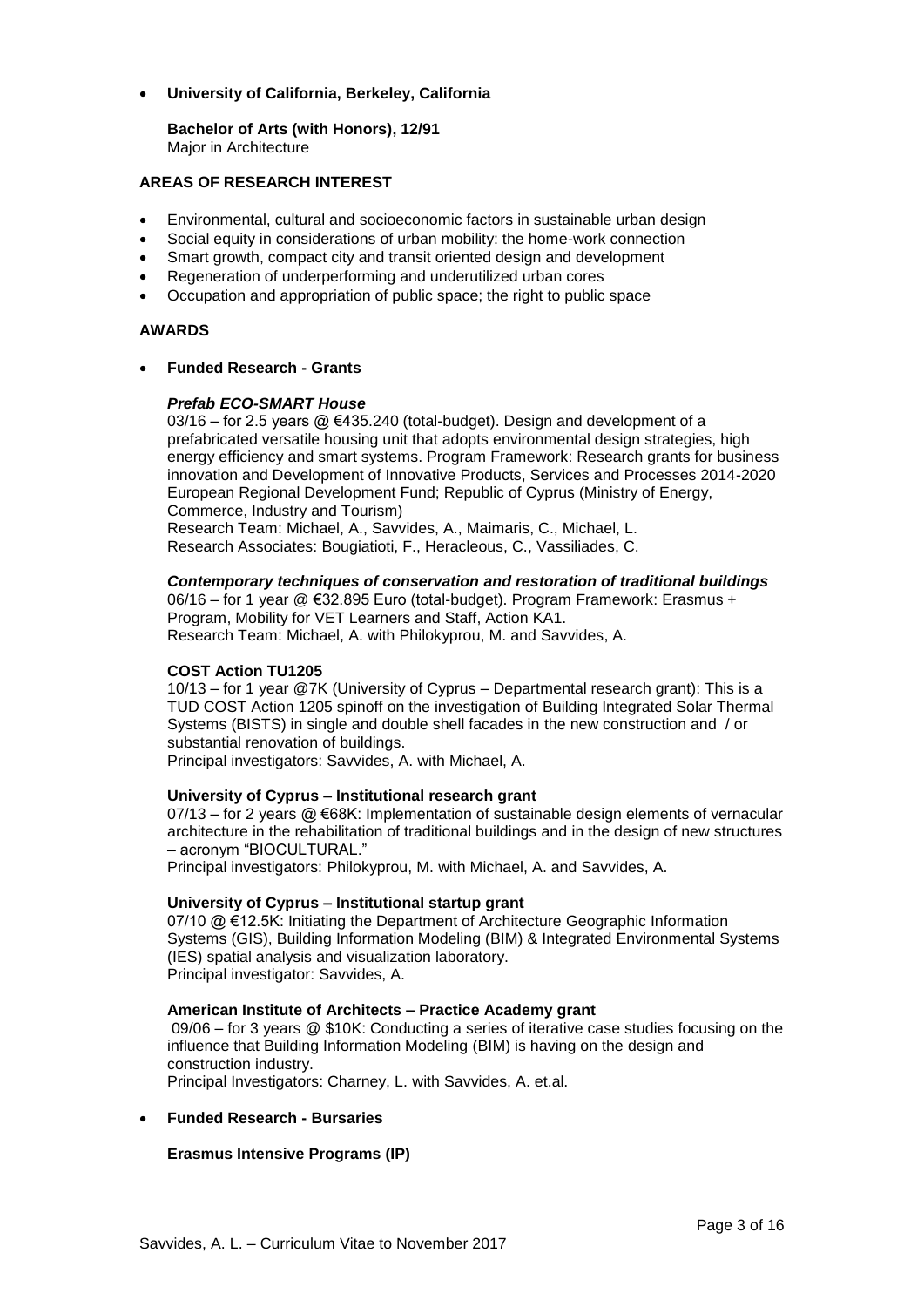Summer sessions 2010 – present (bursaries vary): Pilot program on the promotion of sustainable rural development and design guidelines for an eco-village in the Troodos Mountain Region of Cyprus (supported by the Troodos Development Corporation) Principal investigator: Nikolopoulou, A. with Savvides, A. et.al.

# **Dwight David Eisenhower Transportation Fellowship Program (DDETFP)**

09/02 – 12/03 @ \$25K: Grant for Research (GRF) on the integration of urban highway corridors with park & ride and intermodal transit stations at key nodes in the city, concurrently based at the Volpe National Transportation Systems Center and the FHWA. Principal investigator: Savvides, A.

### **Minda de Gunzburg Center for European Studies at Harvard University**

Summer session 2001 @ \$2.5K: Graduate Dissertation Completion Fellowships supporting travel for case studies research abroad on the typology of "bridge buildings" in Düsseldorf, Germany and The Hague, The Netherlands. Principal investigator: Savvides, A.

## **Architectural competitions – prizes / mentions**

# *The Town I would Like . . .* **2016 – Selected for Publication**

International design competition supported by INU. Entry entitled: *Green Porosity City* Design team: Savvides, A., Kalli, A., Michael, F. and Savva, P. Entry published in:

o *Urbanistica Informazioni online Dossier: <http://www.inu.it/congressocagliari/index.html> . . . and will be exhibited at the Biennial of Public Space in Rome, May 2017 [\(www.biennalespaziopubblico.it\)](http://www.biennalespaziopubblico.it/)*

# *Cyprus News Agency***, 2010 – Selected for Publication**

International design competition supported by the Cyprus Architects Association. Design team: I & M. Architecture, Hadjichristos, C., Savvides, A. and Kontovourkis, O. Entry published in:

o *ΔΟΜΕΣ International Review of Architecture,* "Cypriot Architecture Panorama." Panetsos, G., (ed.), Papadopoulos Publishers, Athens, Greece, Issue 106, February 2012, pp. 72-73.

### *Dasoupolis Lyceum,* **2010 – Honorable Mention**

International design competition supported by the Cyprus Architects Association. Design team: I & M. Architecture, Hadjichristos C. and Savvides, A. Entry published in:

o *Αρχιτέκτονες + Μηχανικοί*, The Journal of the Cyprus Civil Engineers and Architects Association, Response Publications, Nicosia, Cyprus, Issue 88, September 2010, p.7.

# *"BIM Connections***," 2009 NCARB Competition – 2 nd Prize**

Competition sponsored by the National Council of Architectural Registration Boards. Principal Investigators: Charney, L. & Savvides, A. Entry published in:

o *Direct Connection,* The Journal of the National Council of Architectural Registration Boards (NCARB), USA, Volume 12, Issue 2, 2009.

### *Dudley Square,* **2008 – Best Green Design**

International competition sponsored by the American Institute of Architects.

Design team: Moore, S., Savvides, A. and Giard, D. Entry uploaded to the website of the Boston Redevelopment Authority:

<http://www.bostonredevelopmentauthority.org/>

# *Corcoran Art Gallery***, 1993 – Honorable Mention**

Competition sponsored by the Association of the Collegiate Schools of Architecture. Designer: Savvides, A.

Entry uploaded to the website of the ACSA:

o <http://www.acsa-arch.org/programs-events/competitions>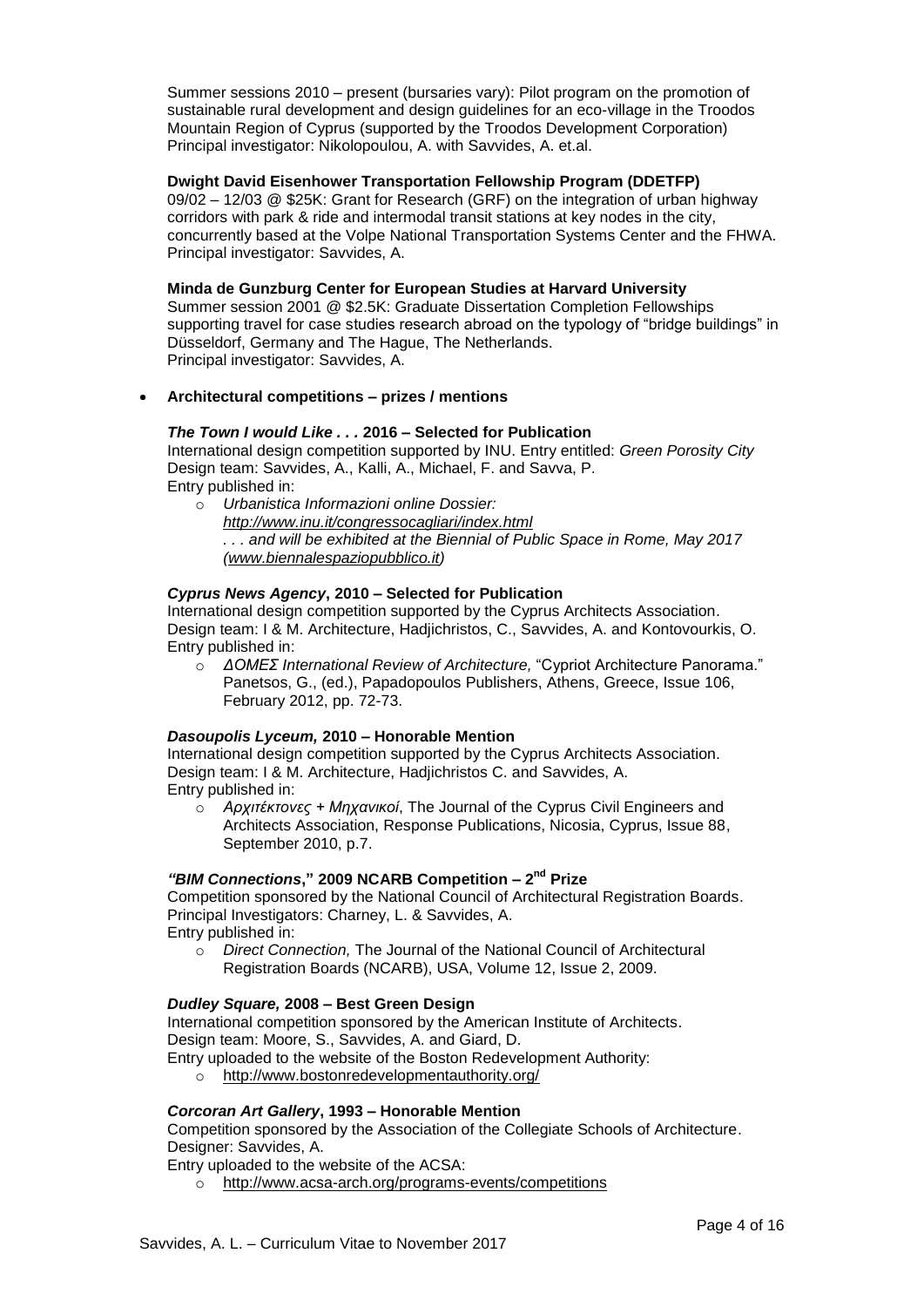### **Architectural Scholarship – paper & portfolio mentions**

**ARCC Annual Research Conference 'Best Paper Award' – Honorable Mention** Title: "Urban Design Considerations in the Joint Development of Transportation Corridors," *ARCC Journal of Architectural Research*, Vol. 2, 2, 2003.

# **DuPont Portfolio Award - 2<sup>nd</sup> Prize**

Portfolio submission for Segment 1 review at the BAC, Academic year 1992-93.

### **CREATIVE WORKS**

### **Participation in International architectural workshops**

### *Sustainable Development alongside Green and Blue Infrastructures*

Fall Session 2016 – An Erasmus exchange involving architectural studio teaching and review activities, hosted by Associate Professor Agatino Rizzo on the theme of Sustainable Development alongside Green and Blue Infrastructures. Principal Instructors: Rizzo, A. and Savvides, A. L. Publication: Work published in course blog as of 01/17.

### *TU1205 BISTS – International Training School III*

Fall Session 2016 – Training school sponsored by COST Action TU1205 and hosted by the Warsaw University of Technology. Workshop examined the architectural integration of solar-thermal systems at the building and district scale.

Principal Instructors: Chwieduk, D. (coordinator), Savvides, A. L. et. al. (instructors) Publication: Work published on Cost Action TU205 website: [www.tu1205-bists.eu](http://www.tu1205-bists.eu/)

### *City Streets, CS² – collaborative workshop in Beirut, Lebanon*

Academic Year 2015-16 – Visiting lectureship and joint supervision of degree project students at the Notre Dame University – Louaize – engaging sites with transitional boundaries in Beirut, Lebanon.

Principal Instructors: Mady, C. (coordinator), Savvides, A. L. et. al. (co-supervisors) Publication: Work to be published at CS² symposium: [www.ndu.edu.lb/citystreet2016.](http://www.ndu.edu.lb/citystreet2016)

### *TU1205 BISTS – International Training School II*

Spring Session 2016 – Training school sponsored by COST Action TU1205 and hosted by the Polytechnic University of Catalonia in Barcelona. Workshop examined the architectural integration of solar-thermal systems at the building and district scale. Principal Instructors: Chemisana, D. (coordinator), Savvides, A. L. et. al. (instructors) Publication: Work published on Cost Action TU205 website: [www.tu1205-bists.eu](http://www.tu1205-bists.eu/)

# *Contested Urbanism – projects from Beirut, Lebanon and Nicosia, Cyprus*

Academic Year 2014-15 – Visiting lectureship and joint thesis supervision of degree project students at the Lebanese American University, engaging sites in no-man's-land on the current and former demarcation lines in Nicosia, Cyprus and Beirut, Lebanon. Principal Instructors: Peraza Curiel, I., Savvides, A. L. et. al. Publication: Work published on departmental website as of 8/15.

### *ECO-REHAB*

Spring session 2013 – Sustainable urban design and development workshop sponsored by the Politecnico di Milano, Italy on the regeneration of the Quatro Oggiaro District. Principal Investigators: Savvides, A. and Charalambous, N.

Publication: Savvides, A.L. (2014). Quarto Oggiaro: Smart Growth for a smart city? In F L.M.F. Fabris, (ed.) *Towards a new kind of smart city*. (pp. 34-41). Publisher: Maggioli Editore, Italy.

### *REVISIT: customizing tourism*

Summer session 2012 – Instructional team supervising the participation of the University of Cyprus student participation in the 13<sup>th</sup> Venice Architectural Biennial. Principal investigators: Savvides, A. and Tourvas, T.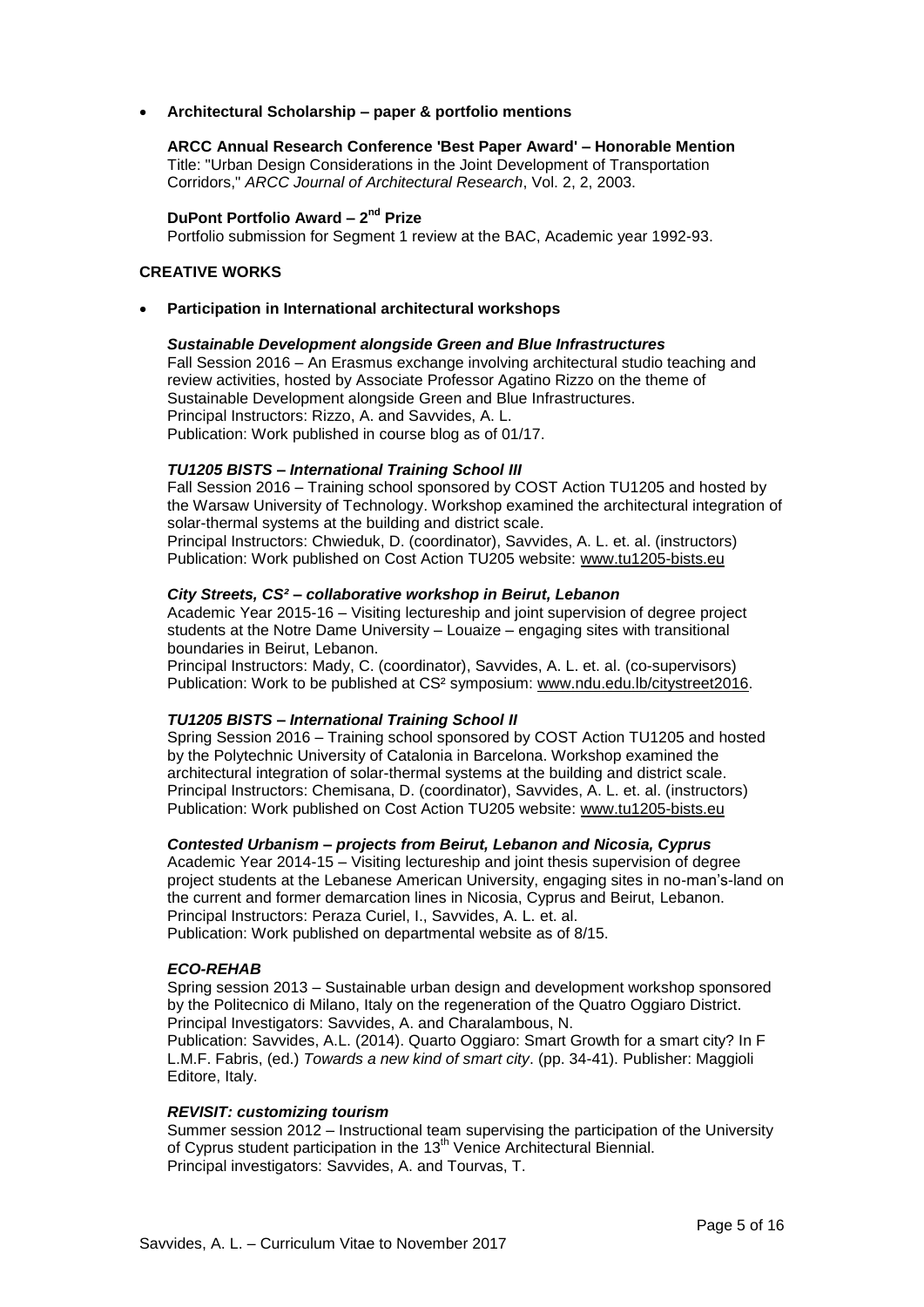Referenced in: Savvides, A.L. and Tourvas, T. (2012). Mixing it up: creating common ground in recycled tourist infrastructure. In Christodoulou, C. and Spyrou, S. (eds.) *Revisit: customizing tourism*. Official Publication of the Cypriot participation in the 13th Venice Architectural Biennial, pp. 28 and 158; Also in: *13. Mostra Internazionale di Architettura: la Biennale di Venezia*, Venice, Marsilio,pp. 246-247.

#### **Participation in international architectural competitions**

#### *The Town I would Like . . .* **2016**

International design competition supported by INU, Rome, Italy. Design team: Savvides, A., Kalli, A., Michael, F. and Savva, P.

#### *Revival of "Old Strovolos",* **2016**

International design competition sponsored by the Strovolos Municipality, Cyprus. Design team: Savvides, A., Mazeri, G., Parpas, D., Vassiliades, C. Papadopoulou, A.

#### *Cultural Village in Lemba, Paphos,* **2016**

International design competition sponsored by the Cyprus Ministry of Education and Culture.

Design team: Savvides, A., Charalambous G., Demetriou, N., Patsia, D. and Matsangkos, A.

#### *Rehabilitation of DEI Lignite Mines in Northern Greece,* **2015**

International design competition sponsored by DEI, Greece. Design team: Savvides, A., Papadopoulou, A., Prokopiou, M., Vassiliades, C. and Parpas, D.

#### *Morphou Municipality Cultural Center,* **2012**

International design competition supported by the Cyprus Architects Association. Design team: Stephanides, A. with Savvides, A.

#### *Eptagonia Rural Heritage,* **2011**

International design competition supported by the Cyprus Architects Association. Designer: Savvides, A.

#### *Limassol Municipal Offices,* **2011**

International design competition supported by the Cyprus Architects Association. I & M. Architecture, Hadjichristos, C., Savvides, A. and Kontovourkis, O.

### *Cyprus News Agency***, 2010**

International design competition supported by the Cyprus Architects Association. Design team: I & M. Architecture, Hadjichristos, C., Savvides, A. and Kontovourkis, O.

#### *Dasoupolis Lyceum,* **2010 – Honorable Mention**

International design competition supported by the Cyprus Architects Association. Design team: I & M. Architecture, Hadjichristos C. and Savvides, A.

#### *Dudley Square,* **2008 – Best Green Design**

International design competition sponsored by the American Institute of Architects. Design team: Moore, S., Savvides, A. and Giard, D.

#### *"Miller's* **Crossing," Edge as Center, 2006**

International design competition supported by the Boston Society of Architects. Design team: Nutter, S., Savvides, A. and Moore, S.

#### *"Sector Nexus," Vision Akureyiri***, 2005**

International design competition supported by the Association of Icelandic Architects. Design team: Nutter, S., Taira, R., Savvides, A. and Moore, S.

### **Invited lectures**

### *Urban Segregation in Times of Crisis: case studies from Cyprus and Greece*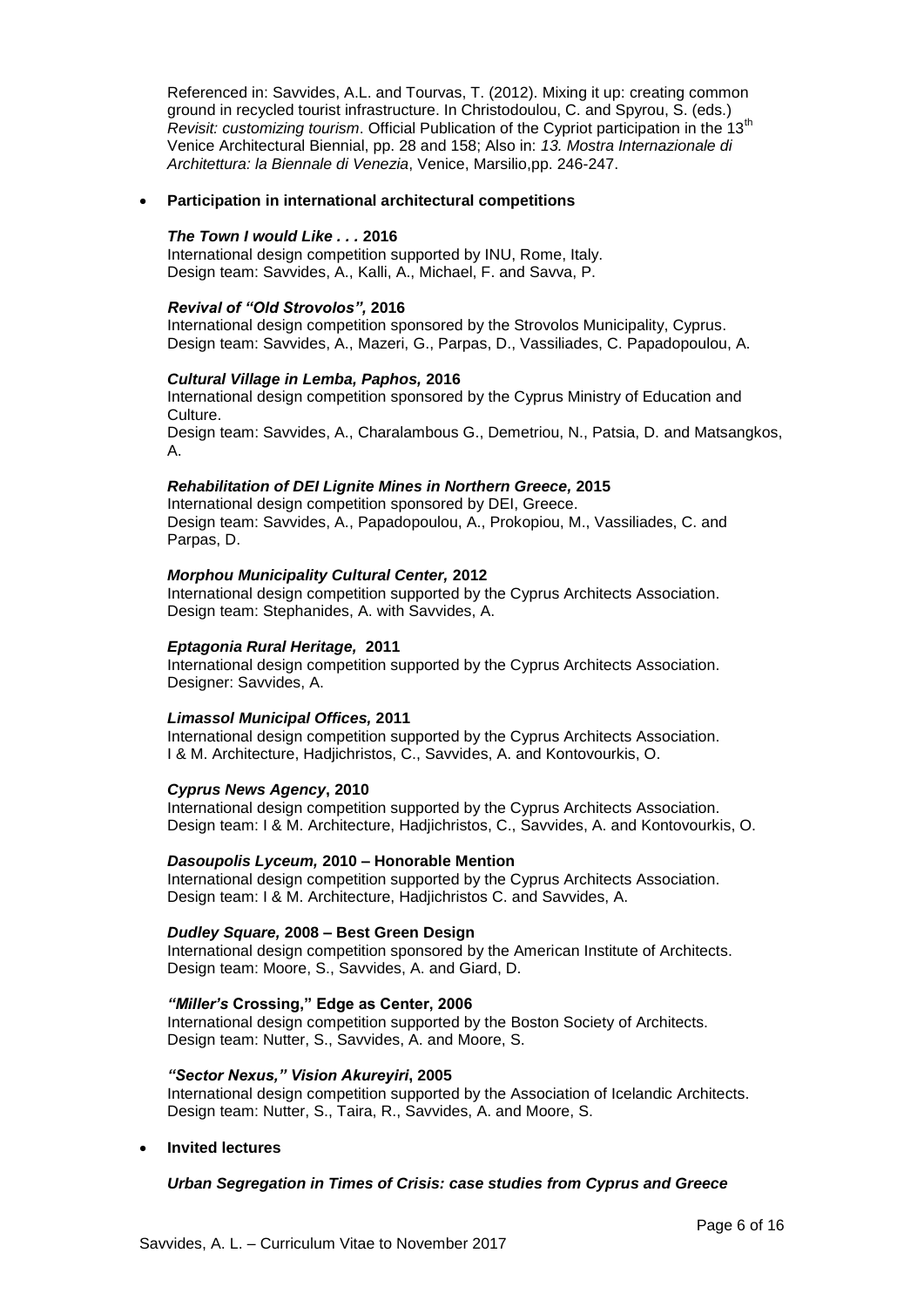By Savvides, A. A presentation in a two-day colloquium will address the question of how residential segregation and segregation in public space are affecting urban social inequalities and discrimination in the European South, in Nicosia, Cyprus, on December 1-3, 2016

### *Designing around intermodal transit – case studies and references in joint development*

By Savvides, A. An Erasmus exchange activity hosted by Associate Professor Agatino Rizzo and presented to the Architecture and Planning Faculty of the Luleå University of Technology in Sweden, on October 1-4, 2016.

### *Public Space, Urban Inequalities, Contested Environments*

By Savvides, A. and Charalambous, N. A Symposium and architectural exhibition organized by the Department of Architecture of the National Technical University of Athens at the House of Cyprus in Athens, Greece, on September 15, 2016.

*Solar Planning Considerations for Building Integrated Solar-Thermal Systems III* By Savvides, A. Event sponsored by COST Action TU1205 and hosted by the Warsaw University of Technology, on September 5-7, 2016.

### *Re-thinking urban mobility: Addressing disconnected and underutilized thoroughfares at a variety of scales in the city*

By Savvides, A. International Symposium on Sustainable Urban Planning and Design Practices in the Eastern Mediterranean, sponsored by the National Planning Council of Cyprus, at the Department of Town Planning and Housing in Nicosia, on May 13, 2016.

### *Solar Planning Considerations for Building Integrated Solar-Thermal Systems II*

By Savvides, A. Event sponsored by COST Action TU1205 and hosted by the Polytechnic University of Catalonia in Barcelona, on April 2, 2016.

### *Aspects of mass transit in the context of regional development in Cyprus*

By Savvides, A. and Stavrou, C. Community lecture sponsored by the Free University of Troodos, Cyprus, as part of their annual lecture series, on May 8, 2015.

### *Strategic Development in the Urban Core: lessons from Nicosia, CY & Beirut, LB*

By Savvides, A. presentation as part of a visiting lectureship, engaging sites in no-man'sland on the current and former demarcation lines in Nicosia, Cyprus and Beirut, Lebanon, at the campus of the Lebanese American University, on May 4, 2015.

*Transit Oriented Development: precedents and local challenges and opportunities* By Savvides, A. at a seminar sponsored by the Cyprus Institute, as part of their annual lecture series, on April 30, 2015

# *Sustainability, Coastal Tourism Development and Adaptive Reuse*

By Savvides, A. at a seminar sponsored by an Erasmus initiative on the sustainable development of coastal cities in the Mediterranean, in Ayia Napa, Cyprus, July 28, 2014.

*Integrating housing and transit-oriented development at a time of crisis in Cyprus* By Savvides, A. at a seminar on the housing markets of southern Europe in face of the crisis, in Görlitz, Germany, December 3, 2013.

# *U-A-W(ness) of mobility & equity*

By Savvides, A. at a seminar on poly-rhythmic urban environments as part of the "U-A-W?" events www.urban-a-where.com on the theme of "mobility as agent of mixity" in Nicosia, Cyprus, on November 10, 2012.

### *Rethinking housing provisions for the elderly: a case study from Cyprus*

By Savvides, A. at the IFHP Congress in Gothenburg, Sweden, on September 19, 2012.

### *Urban regeneration and restoration potential in Cyprus*

By Savvides, A. at a conference on the sustainable regeneration of cities organized by the Architecture Research Centre at the University of Nicosia, Cyprus, March 15, 2012.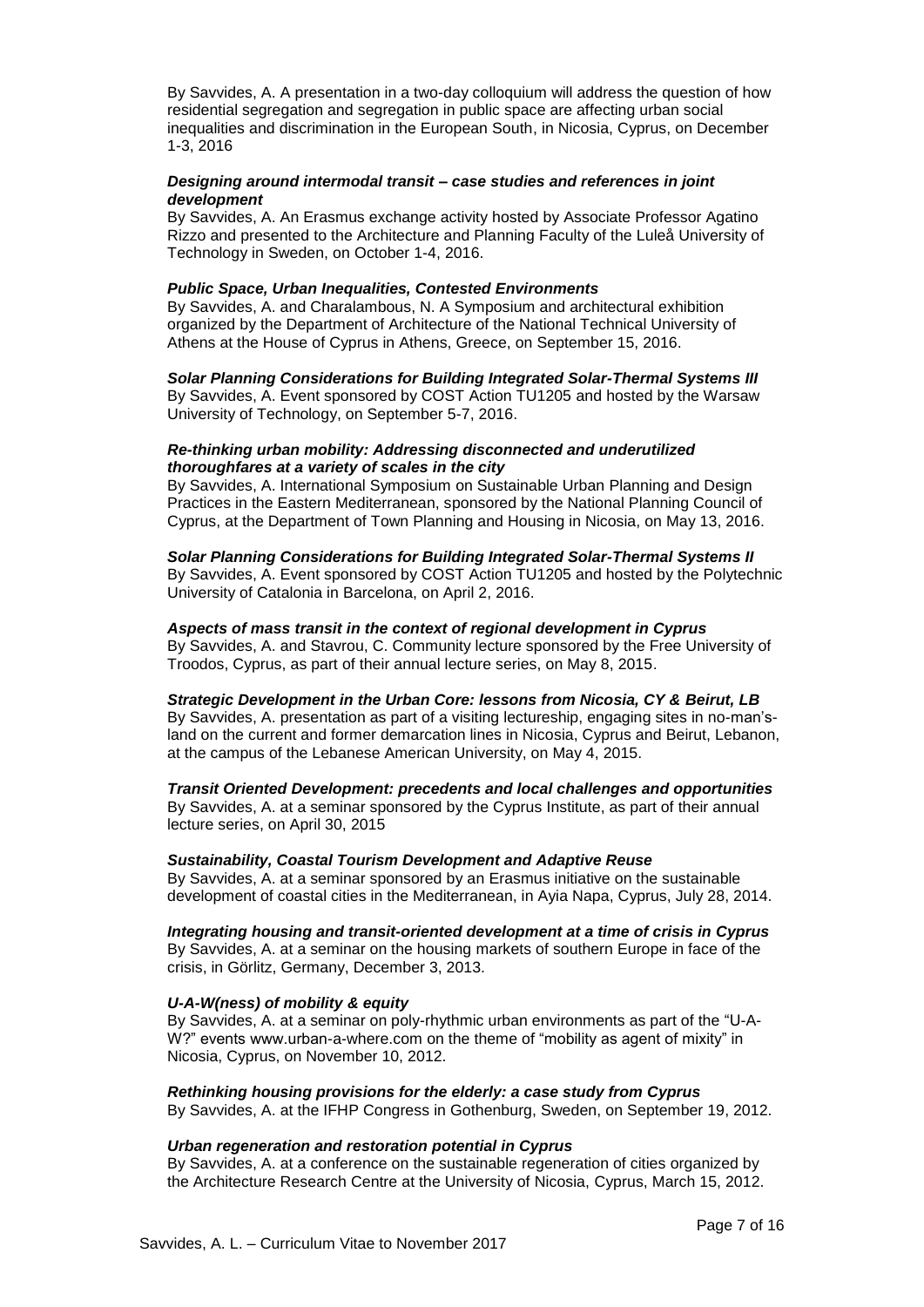*Sustainable tourism development in the context of cultural planning and design* By Savvides, A. at FIABCI 62 the international Real Estate Federation Conference in Paphos, Cyprus, May 16, 2011.

*Mobility and integration of immigrant communities in the "segmented city"* By Savvides, A. to the Fondazione Romualdo Del Bianco, Florence, Italy, July 23, 2010.

### **Conferences organized**

### *Architecture in Film*

Symposium and film screening on the topic of "Architecture in film" co-organized with the Goethe Institut Film Archive, at the Department of Architecture of the University of Cyprus, Nicosia, CY, 19 May – 30 June, 2016.

### *BioCultural 2015*

Conference organized within the framework of a UCy institutional research grant together with Philokyprou, M. and Michael, A. and dealing with issues of sustainability in architectural cultural heritage. In Limassol, CY, 11-12 December 2015.

### *Ecology. Design. Synergy*

Symposium and exhibition co-organizer with Michael, A. on the work of Behnisch Architekten + Transsolar ClimateEngineering, curated by Mr. Frank Ockert and sponsored by the Institut für Auslandsbeziehungen, the Goethe Institut and the University of Cyprus, Nicosia, CY, 6-25 March, 2015.

### *2014 International Architecture Week Workshop: Sustainable development – an environmentalist approach*

Event Organized under the auspices of the Cyprus Architects Association (CAA) with presenters from the office of the Cyprus Commissioner for the Environment and A. Savvides as organizer, moderator and discussant, Nicosia, CY, 10/14

# *Cyprus: housing and urban development in a time of crisis,* **2013**

International forum with guest speakers from Britain (Ron Bakker, PLP Architecture) and Scandinavia (Mats Egelius, White Architects) and the participation of local public authorities, municipalities and professional organizations, University of Cyprus, 25-26 October, 2013.

# *DiploMeeting,* **2011, '12, '13**

International forum on research by design and thesis works exhibition with participants from Britain, Greece and Cyprus and supported by the Cyprus Architects Association.

# **INSTRUCTION & COURSEWORK DEVELOPMENT**

# **Doctoral dissertation supervision**

### *Alternative Mobility in Nicosia – Developing alternative means of mobility based on the use of space syntax.*

Candidate: Kypris, Constantinos (admitted 09/16; expected to graduate 06/20) Advisory role: Savvides, A. as main advisor with committee members TBD.

# *The urban dimension in the design of commercial stoas in Nicosia – the examination of social and environmental parameters*

Candidate: Malaktou, Eleana (admitted 01/15; expected to graduate 01/19) Advisory role: Part of 3 member committee headed by Philokyprou Maria at UCy.

### *Adaptive reuse of small industrial units: determining sustainability indicators in the context of cultural production*

Candidate: Parpas, Despina (admitted 09/14; expected to graduate 06/18) Advisory role: Savvides, A. as main advisor with Pyla, P. and Kasparis, I. as committee members.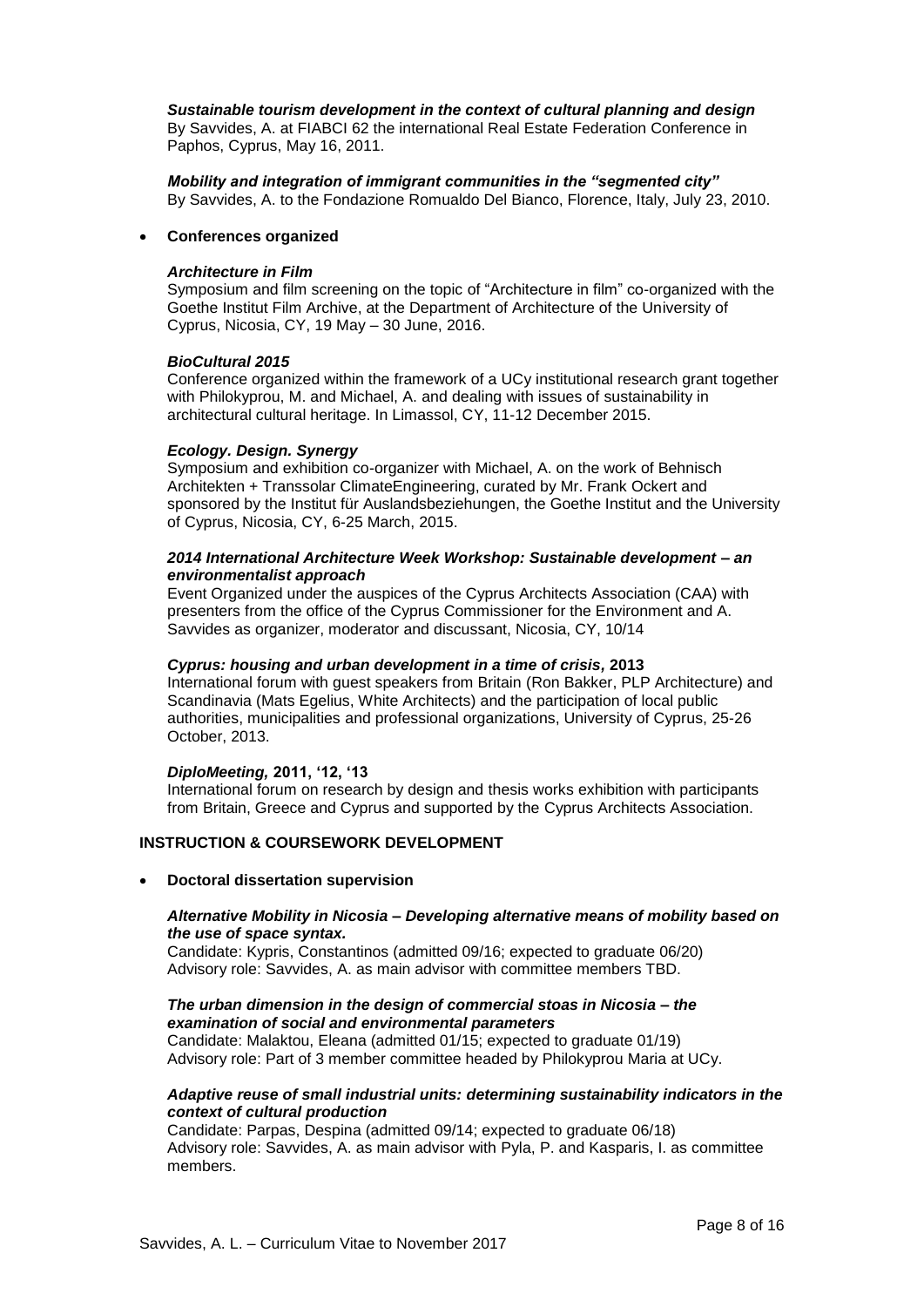# *A historical analysis in the use of concrete at the sale of the neighborhood unit*

Candidate: Papadopoulos, Giannis (admitted 09/13; expected to graduate 06/18) Advisory role: Part of 3 member committee headed by Panayiota Pyla at UCy.

#### *Design and optimization of building integrated solar thermal systems in the Eastern Mediterranean Region*

Candidate: Vassiliades, Constantinos (admitted 09/13; expected to graduate 01/18) Advisory role: Savvides, A. as main advisor with Kalogirou, S. and Michael, A. as committee members.

#### *Support Strategies in the service of the local architectural touring experience: the case of the City of Larnaca*

Candidate: Michael, Stella (admitted 09/12; expected to graduate 06/17) Advisory role: Part of 3 member committee headed by Costas Moraitis at NTUA.

# *A diachronic analysis of the port city as a social assemblage: the case of Limassol*

Candidate: Gedes, Ilaria (admitted 09/12; expected to graduate 06/17) Advisory role: Part of 3 member committee headed by Nadia Charalambous at UCy.

### *Planning in contested cities: the critical role of urban design methodologies in the case of the City of Famagusta*

Candidate: Christodoulou, Nektarios (admitted 09/11; expected to graduate 06/15) Advisory role: Part of 3 member committee headed by Socrates Stratis at UCy.

### *Conditions of Total Comfort and the Energy Performance of Educational Building in Cyprus*

Candidate: Michael, Aimilios (admitted 09/07; graduated 02/11) Advisory role: Part of seven member committee headed by Elias Zacharopoulos at NTUA

### **Interdepartmental program, Master thesis supervision**

#### *Designing for Healthy Cities – Making the Urban Planning/Public Health Connection* M.Sc. candidate: Folouli, Stefania (expected to graduate 01/18) Advisory role: Savvides, A. as degree project advisor.

# *The Importance of Thermal Comfort in Promoting Walkability and Bikeability in Cyprus*

M.Sc. candidate: Mazeri, Georgia (graduated 01/16) Advisory role: Savvides, A. as degree project advisor.

### *Design, analysis and modelling of building integrated PV panels in the brise soleil infrastructure of existing buildings*

M.Eng. candidate: Kesidis, Pantelis (graduated 06/14) Advisory role: Savvides, A. as Master's Thesis advisor.

### *Sustainability through mobility: examining issues of density along the proposed tram corridor in the Cyprus Capital Region*

M.Eng. Candiate: Simopoulou, Ilektra (graduated 06/14) Advisory role: Savvides, A. as degree project advisor.

# *ZEBs: maximizing the potential for solar planning in the Eastern Mediterranean* M.Eng. candidate: Pirilli, Despo (graduated 01/14)

Advisory role: Fokaides, P. and Savvides, A. as degree project co-advisors.

# *Microclimate enhancements in pedestrianized arterials: the case of Makariou Avenue in Nicosia*

M.Eng. candidate: Oratiou, Marina (graduted 01/14) Advisory role: Savvides, A. as degree project advisor.

#### *Evaluating the sustainability coefficient of the Anastasios Leventis building at UCy* M.Sc. candidate: Polychronidou, Eleftheria (graduated 06/13) Advisory role: Part of 3 member committee headed by Dimokratis Grigoriadis at UCy.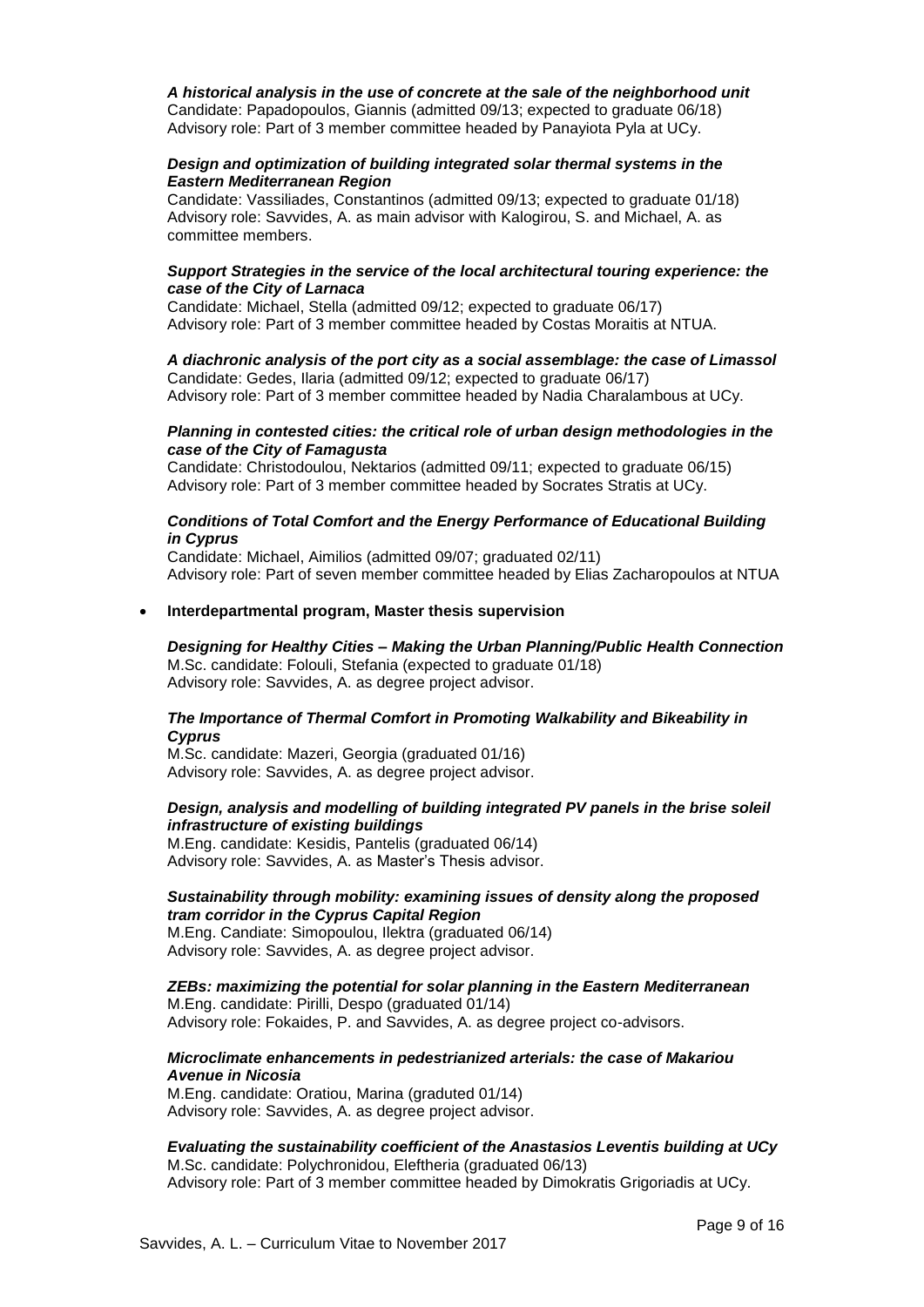#### *Low energy consumption buildings*

M.Sc. candidate: Evgeniou, Evgenios (graduated 06/13) Advisory role: Part of 3 member committee headed by Dimokratis Grigoriadis at UCy.

#### **Coursework development**

#### **University of Cyprus**

09/09 – present: Coursework developed and taught since the Fall 2009 semester:

- $\circ$  ARCH 110.1 Intro. to architecture (required for arch.; university wide elective)
- o ARCH 200.1 Architectural composition studio III (required course)
- $\circ$  ARCH 441.1 Intro. to housing and urban development (constrained elective)
- $\circ$  ARCH 501.6 Intro. to Architectural Diploma research (required course)
- o ARCH 503.6 Architectural Diploma workshop (required course)
- $\circ$  ARCH 504.6 Independent studies in architecture (constrained elective)
- $\circ$  ARCH 546.1 Urban Development and Adaptive Reuse (graduate elective)
- $\circ$  ARCH 549.1 Sustainability and city planning (graduate elective)

#### *Notre Dame University – Louaize*

01/16 – 06/16: Studio VI coursework, coordinated by Assistant Professor Christine Mady with Savvides, A. L. et. al. as co-supervisors.

#### **Lebanese American University**

09/14 – 05/15: Thesis project visiting critic in a B.Arch. group supervised by Adjunct Professor Igor Peraza Curiel.

#### **The Boston Architectural College (BAC)**

01/04 – 06/09: Third and Fourth year Core and Advanced Architectural Studios, Practice Seminars and supervision of Master's Thesis candidates. 01/96 – 06/98: First and Second year Architectural Studio, Introductory 2D and 3D Technical and Freehand Drawing courses and management of Sketch Problem Charette.

### **INSTITUTIONAL & PUBLIC SERVICE**

**Participation in national committees**

#### **Ministry of the Interior**

2014 – present: 11/14-04/15 as observer; 04/15-present as Vice President of the Republic of Cyprus National Planning Council with responsibilities for the implementation of the comprehensive island plan.

#### **Ministry of Education and Culture**

2010 – present: Member of the Intergovernmental Committee on the Design and Planning of Public Pre-school and Primary School Facilities.

#### **Cyprus Civil Engineers and Architects Association**

2010 – present: Member of the local organizing committee and the competition jury for the IUA World Architecture Day for students and young professionals.

### **Participation in institutional committees**

#### **Senate of the University of Cyprus**

2009 – present: Member of the Senate Committee on Facilities Management:

### **Technical Services at the University of Cyprus**

2009 – present: Member of the technical committees supervising the master planning of the University Campus and the master planning of the facilities of the School of Engineering:

#### **Department of Architecture at the University of Cyprus**

2009 – present: Head of the ad hoc departmental committee managing the facilities of the Department of Architecture.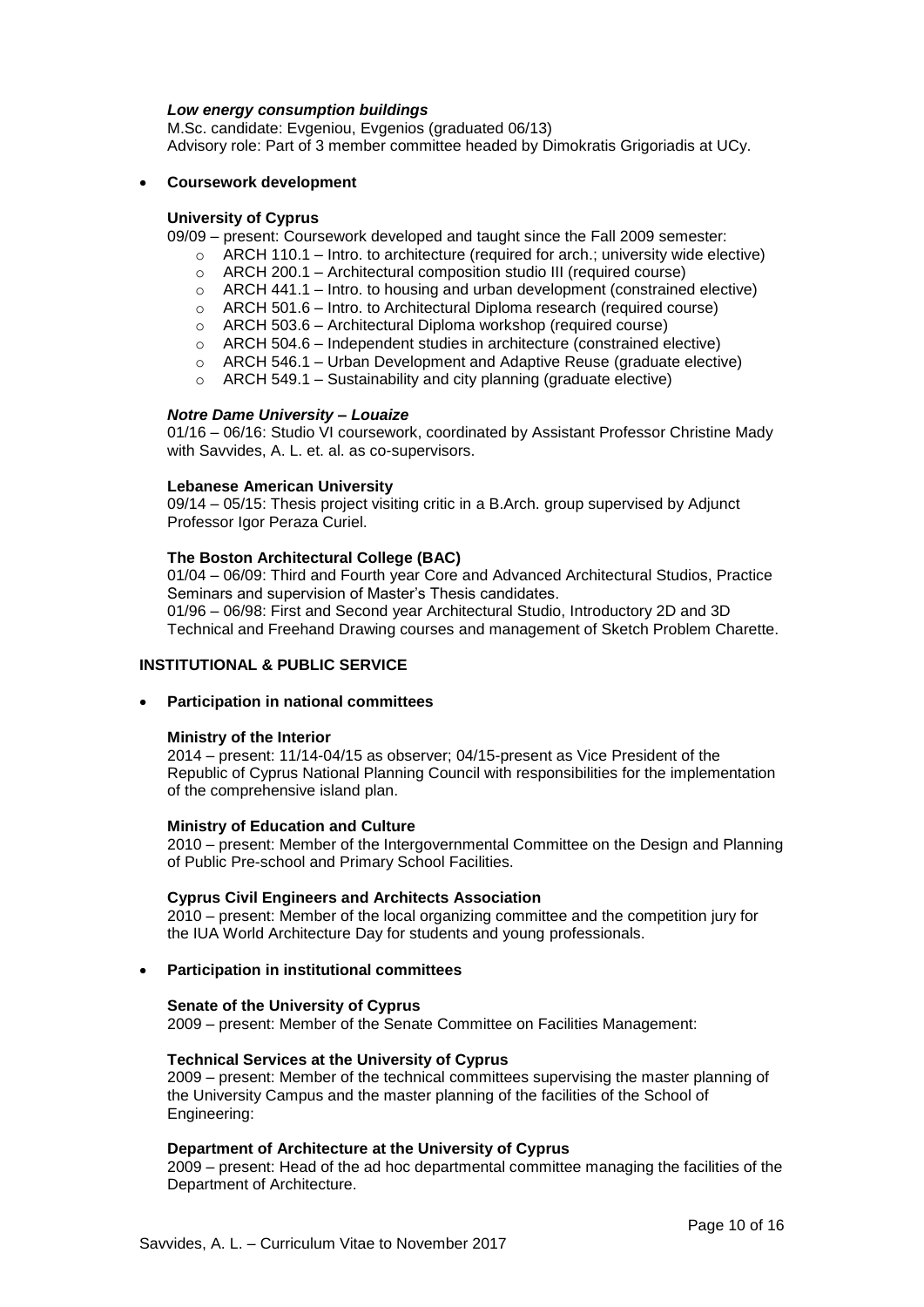### **Council of the University of Cyprus**

2011-12: Council representative and president of the competition jury for the Research and Instructional Facilities of the Department of Biology at the University of Cyprus.

### **ACADEMIC PUBLICATIONS**

#### **Articles in peer reviewed journals**

Savvides, A. L. (2018). Provision of Socially-Minded Housing in Cyprus: Examining Historical References and Addressing Recent Challenges from an Architectural Perspective. Accepted by the *Critical Housing Analysis* journal on November 3, 2017.

Pyrilli, D., Savvides, A.L. & Fokaides, P.A. (2017). The Impact of Urban Design on the Realization of the Zero Energy Building Target through On-site Energy Production: a Case Study. *Current Sustainable Renewable Energy Reports*, Volume 4, Issue 2, pp. 72-86.

Savvides, A. L. (2017). Smart Growth through Joint Highway Air Rights and Transit-Oriented Development. *International Journal of Sustainable Development and Planning*, 12(7), pp. 1142-1154.

Philokyprou, M., Michael, A., Malaktou, E. and Savvides, A. (2017). Environmentally responsive design in Eastern Mediterranean. The case of vernacular architecture in the coastal, lowland and mountainous regions of Cyprus. *Building and Environment*, 111, pp. 91- 109.

Savvides, A., Michael, A., Malaktou, E. and Philokyprou, M. (2016). "Examination and assessment of insolation conditions in outdoor public spaces of settlements in the Eastern Mediterranean area," *Habitat International*. 53(16), pp. 442-452

Malaktou , E., Philokyprou , M., Michael, A. and Savvides , A. (2016). Thermal assessment of traditional partially, subterranean dwellings in coastal and mountainous regions in the Mediterranean climate. *Journal of Sustainable Architecture and Civil Engineering*, 16, pp. 82- 96.

Savvides, A. L. (2015). Pedestrianization of a Vehicular Urban Corridor: Designing for User Comfort, *Journal of Engineering and Architecture*, 3(2), pp. 1-8.

Savvides, A. L. (2015). Regenerating public space: urban adaptive reuse, *Architecture Research*, Vol. 5, No. 4, pp. 107-112.

Savvides, A. L. (2013). Adaptive Reuse and Housing in the Historic City, *The International Journal of Architectonic, Spatial and Environmental Design*, Vol. 6, No. 3, pp. 95-103.

Savvides, A. L. (2012). Housing Rehabilitation as a Means of Urban Regeneration and Population Integration. World Academy of Science, Engineering and Technology, *International Journal of Social, Behavioral, Educational, Economic, Business and Industrial Engineering*, 6(7), 1749-1752.

Savvides, A. L. (2012). Reclaiming Pedestrian Space from Car Dominated Neighborhoods. World Academy of Science, Engineering and Technology, *International Journal of Social, Behavioral, Educational, Economic, Business and Industrial Engineering*, 6(7), 1744-1748.

Savvides, A. L. (2012). Strategic Development for a Diverse Population in the Urban Core. World Academy of Science, Engineering and Technology, *International Journal of Social, Behavioral, Educational, Economic, Business and Industrial Engineering*, 6(6), 1416-1420.

Savvides, A. L. (2008). Learning through Practice: An Interdisciplinary Approach to Architectural Coursework. *Design Principles and Practices: An International Journal*, Vol. 2, No. 4, 143-150.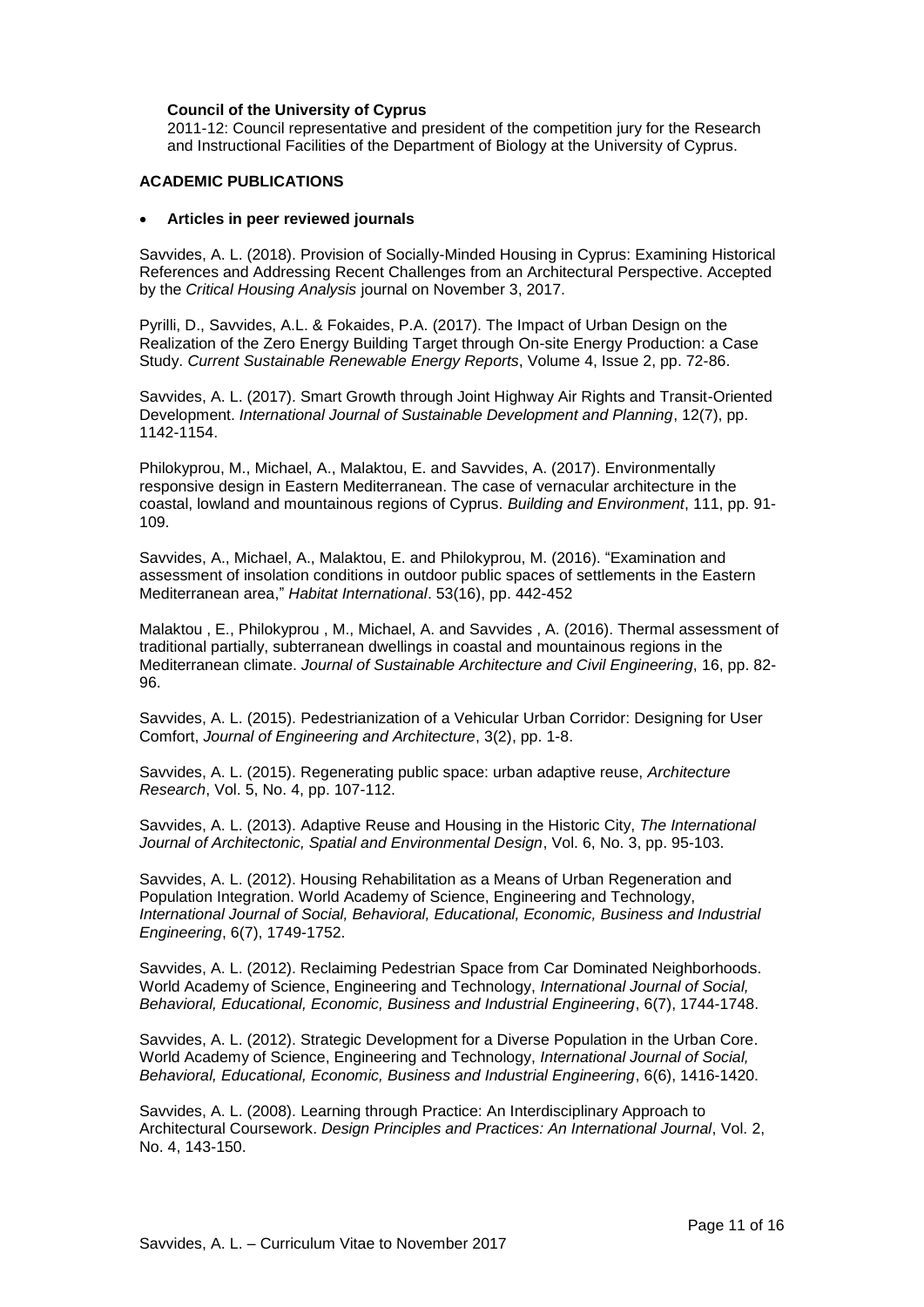Savvides, A. L. (2005). Urban Design Considerations in the Joint Development of Transportation Corridors, Paper Received an Honorable Mention, the *ARCC Journal of Architectural Research*, Vol. 2, No. 2.

Savvides, A. L. (2004). Regenerating urban space: putting highway airspace to work, *Journal of Urban Design*, Vol. 9, No.1, pp.47-71.

#### **Articles in books**

Savvides, A. (2017). Architectural Integration of Solar Cells. In *McEvoy's Handbook of Photovoltaics (Third Edition)*. Edited by S. Kalogirou, pp. 1037-1072. Published 12th September 2017. Publisher: Academic Press, Cambridge, MA, USA.

Krstic-Furundzic, A., Savvides, A., Leindecker, G. and Vassiliades, C. (2017). Design Process of BISTS – Architectural Planning and Integration. In S. Kalogirou (ed.) Building Integrated Solar Thermal Systems: Design and Applications Handbook, (pp. 57-84). Publisher: Cyprus University of Technology, Limassol, Cyprus.

Savvides, A. L. (2015). Demand Responsive Transport (DRT): the rural-urban connection. In F. Domenico and M. Sepe (eds.) *Green and Blue Infrastructures, Virtual, Cultural and Social Networks*. (Urbanistica #263s.i., Ch. 3, pp.25-28). Publisher: INU Edizioni, Rome, Italy.

Savvides, A.L. (2014). Quarto Oggiaro: Smart Growth for a smart city? In F L.M.F. Fabris, (ed.) *Towards a new kind of smart city*. (pp. 34-41). Publisher: Maggioli Editore, Italy.

Savvides, A.L. (2014). Integrating housing and transit-oriented development in a time of crisis – the case of Cyprus. In S. Kofner, (ed.) *The Housing Markets of Southern Europe in the face of the crisis*. Publisher: the TRAWOS Institute at the University of Applied Sciences Zittau / Görlitz, Germany.

Savvides, A.L. (2013). The U-A-W(ness) of mobility and equality. In S. Stratis (ed.) *The Urban-A-Where? Project*. (pp. 95-100). Publisher: Damdi, S. Korea.

#### **Conference proceedings where the entire article was peer reviewed (printed)**

Savvides, A. L. & Vassiliades, C. (2017). Designing Urban Building Blocks Around Solar Planning Principles. WIT Transactions on Ecology and the Environment, 226, pp. 679-690.

Savvides, A. L. (2017). An Examination of Environmental Design Parameters Affecting Walkable Route Choices in Cyprus. WIT Transactions on Ecology and the Environment, 210, pp. 599-609.

Savvides. A., Vassiliades, C. and Michael, A. (2017). Geometrical Optimization of the Urban Fabric to Ensure the Viability of Building Integration of Active Solar Systems, International Conference on Building Integrated Renewable Energy Systems, Dublin, [http://web.cut.ac.cy/cost1/wp-content/uploads/sites/13/2017/03/31..pdf.](http://web.cut.ac.cy/cost1/wp-content/uploads/sites/13/2017/03/31..pdf)

Malaktou, E., Philokyprou, M., Michael, A., & Savvides, A. (2016). Environmental behavior of semi-open spaces in Mediterranean vernacular architecture. The case of rural traditional dwellings of Cyprus. International Conference on Renewable Energies and Power Quality, Madrid, pp. 599-604.

Philokyprou, M., Michael, A., Savvides, A., & Malaktou, E. (2016). Thermal assessment of traditional partially subterranean dwellings. The case of Cyprus. 5th International Conference on Renewable Energy Sources and Energy Efficiency - New Challenges, Nicosia, pp. 42-52. Nicosia.

Savvides, A. L. (2016). "Transnational housing for young adults in a time of crisis and unemployment," Interdisciplinary-International Conference – part of the Housing-Critical Futures Program at University College, London – *Housed by choice, housed by force: homes, conflicts and conflicting interests*, organized by Architecture/MPS and hosted by the University of Cyprus & The Cyprus Institute. Selected paper <architecturemps.com/cyprus>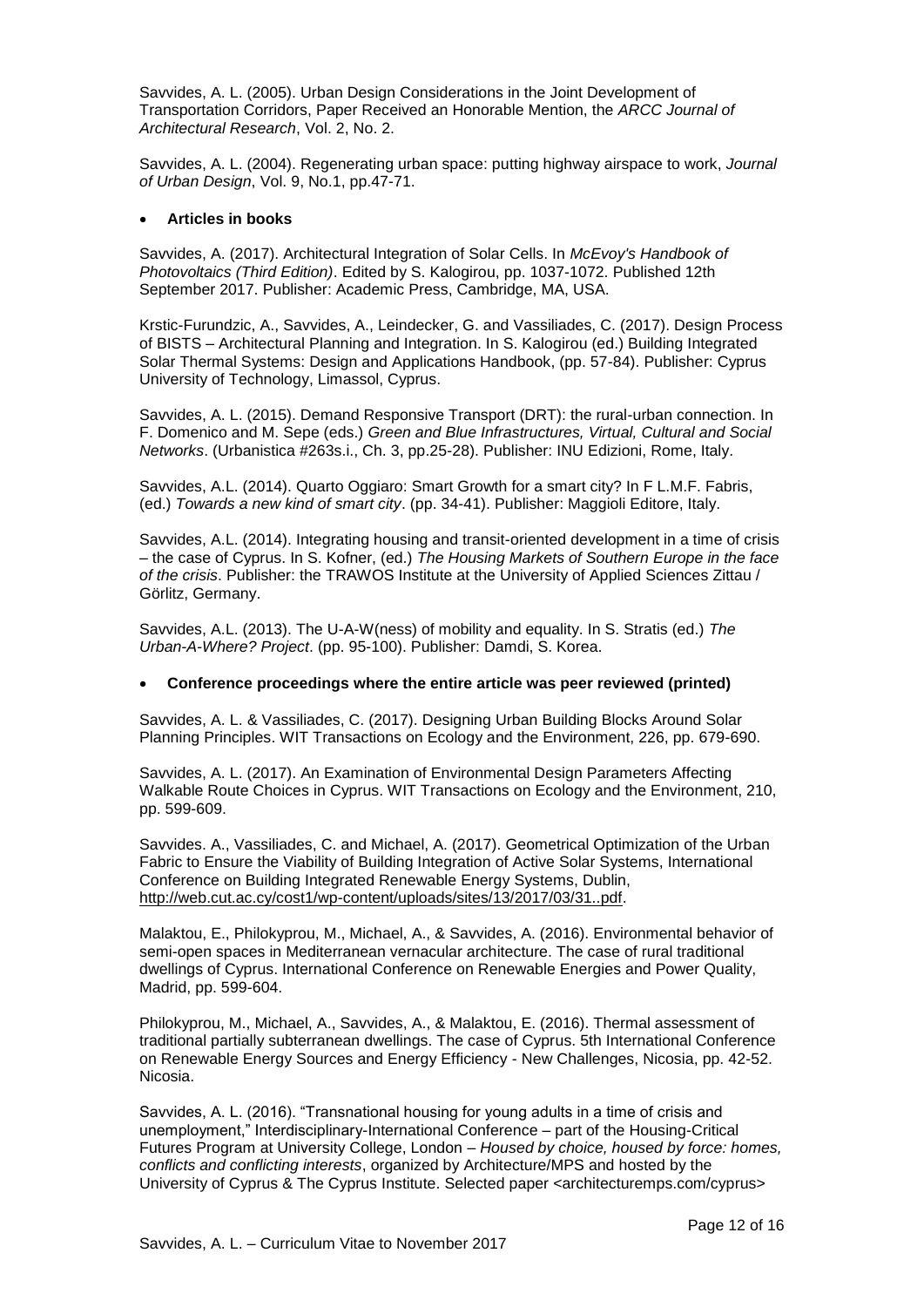Savvides, A. L. (2015). "Considerations of user comfort in open spaces: lessons learned from the design of public spaces in the Eastern Mediterranean," in a special issue sponsored by *WIT Transactions on Ecology and the Environment and the International Journal of Sustainable Development and Planning*, Vol. 168, pp. 1237-1248.

Malaktou, E., Philokyprou, M., Savvides, A. and Michael, A. (2015). Assessment of the environmental behavior of semi-open spaces in Mediterranean vernacular architecture. The case of Cyprus. *International Conference on Renewable Energies and Power Quality*. Madrid, Spain, pp. 599-604.article reviewed and accepted, proceedings publication pending.

Vassiliades, C., Savvides, A. and Michael, M. (2015). "Investigation of sun protection issues of building envelopes via active energy production systems," *Euro-ELECS 2015*, Guimaraes, Portugal, Vol.1, pp. 697-706.

Philokyprou , M., Michael , A., Savvides , A. and Malaktou , E. (2015). "Evaluation of bioclimatic design features of vernacular architecture in Cyprus. Case studies from rural settlements in different climatic regions. *2nd International Conference on Preservation, Maintenance and Rehabilitation of Historic Buildings and Structures*, Porto, Portugal. Lines Institute for Sustainable Development. pp. 999-1008

Savvides, A. L. (2014). "Transit integrated housing in Cyprus," Proceedings from the 20th International Conference on Urban Transport and the Environment, 28-30 May 2014, The Algarve, Portugal. *WIT Transactions on the Built Environment*, Vol. 138, pp. 629-640.

Philokyprou, M., Savvides, A., Michael, A., and Malaktou, E. (2014). Three case studies of vernacular settlements in Cyprus: an environmental assessment. *International Conference on Vernacular Heritage, Sustainability and Earthen Architecture*, Valencia, Spain. Taylor & Francis Group, pp. 613-618.

Vassiliades, C., Savvides, A. and Michael, A. (2014). "Architectural implications in the building integration of photovoltaic and solar thermal systems: introduction of a taxonomy and evaluation methodology", *World Sustainable Building 2014*, Barcelona, Spain. Green Building Council Espana, pp. 380-386.

Philokyprou, M., Michael, A., Savvides, A. and Malaktou, E. (2014). "Examination and Assessment of the environmental characteristics of rural settlements in varying topographies in Cyprus," *World Sustainable Building 2014*, Barcelona, Spain. Green Building Council Espana, pp. 494-501.

Savvides, A. L. (2013). "Equity of mobility in sustainable transportation," Proceedings of the 8th International Conference on Urban Regeneration and Sustainability, 8<sup>th</sup> International Conference on Urban Regeneration and Sustainability, 3-5 December 2013, Putrajaya, Malaysia. *WIT Transactions on the Built Environment*, Vol. 179, pp. 1091-1102.

Demetriou, C. and Savvides, A. (2013). "Spatial paradigms for inclusionary housing: the ethical construction of the city," Proceedings of *CITTA 5th Annual Conference on Planning Research, Planning and Ageing: think, act and share age-friendly cities*, 18 May 2012, Porto, Portugal, Vol. 5, pp. 97-108.

Mazeri, G and Savvides, A. (2013). "Designing public spaces for increased socialization amongst people of all ages." Proceedings of *CITTA 5th Annual Conference on Planning Research, Planning and Ageing: think, act and share age-friendly cities*, 18 May 2012, Porto, Portugal, Vol. 5, pp. 259-272.

Savvides, A. L. (2012) "In-Formed Design: seeing through the 'I' in BIM and GIS," Proceedings from *Theory by Design Conference, Architectural Research Made Explicit in the Design Teaching Studio*, Antwerp, Belgium, 29-31 October, 2012, pp. 299-308,.

Savvides, A. L. (2012). "Multi-modal transit hubs: enhancing sustainability through joint highway development," Proceedings from the 17th International Conference on Urban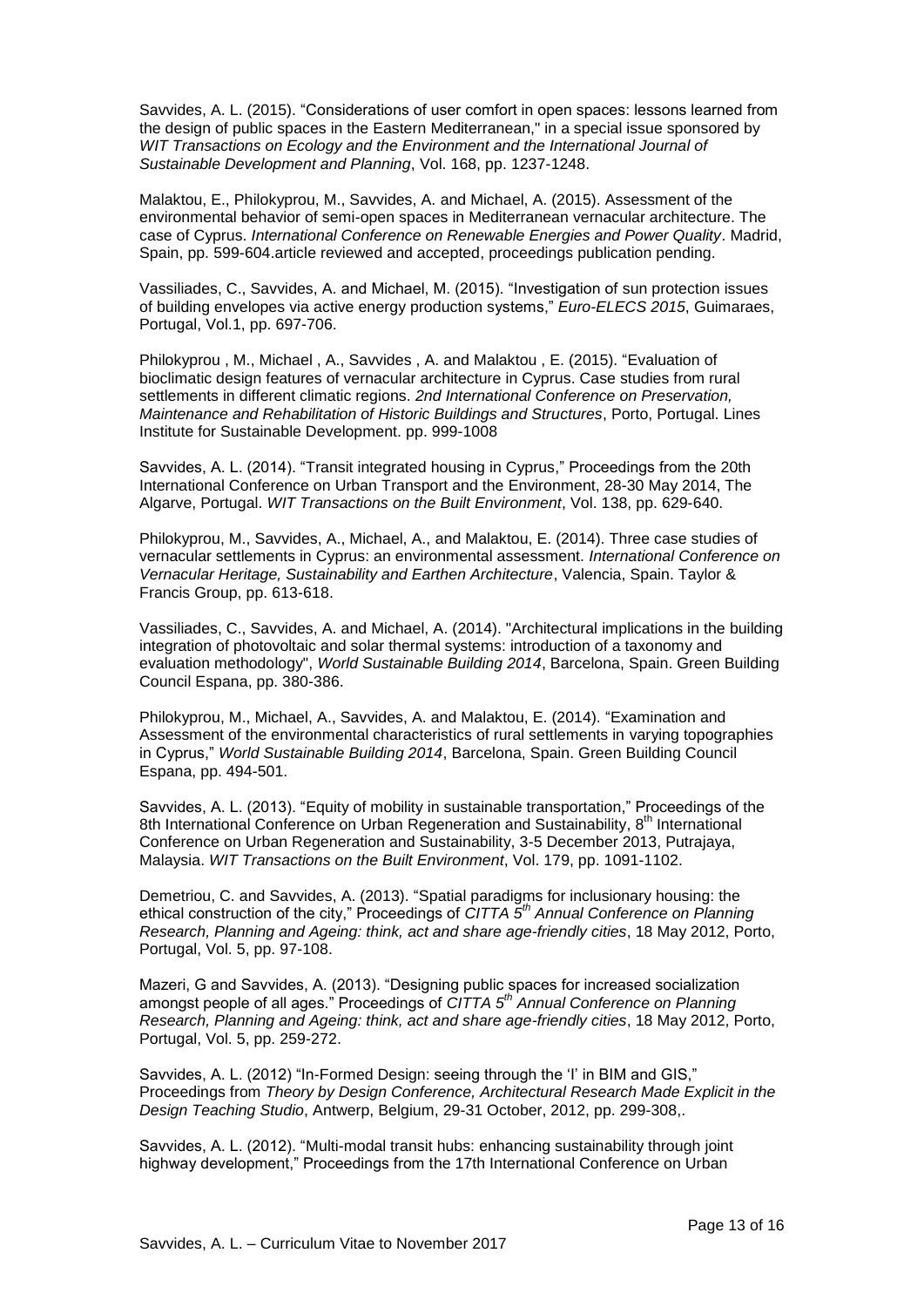Transport and the Environment, 6-8 June 2011, Pisa, Italy.*WIT Transactions on the Built Environment*, Vol. 128, pp. 709-718.

Savvides, A. L. (2012). "Urban Design as a Tool for Preservation and Adaptive Reuse of Public Space in Historic Districts," Proceedings of the *1 st International Conference in Architecture and Urban Design*, Tirana, Albania, 19-21 April, 2012, pp. 657-665.

#### **Conference proceedings where only the abstract was peer reviewed (CD ROM)**

Savvides, A. L. (2017). "Examining the physical planning challenges of tenancy shifts for the housing of immigrant communities in gateway nations – the case of Cyprus." Proceedings of the conference: *Ensuring the effective exercise of the right to housing in the EU – Access to adequate and affordable housing for all*. University Rovira i Virgili, Tarragona, Spain, 27 & 28 April 2017.

Savvides, A. L., Kounnapi, A. & Constanti, C. (2017). "Places of appropriation and socialization in refugee housing in Cyprus (and Greece)." Proceedings of the conference: *Redesigning Social Housing against Poverty in Europe.* Bolzano, Italy, 19-21 April 2017.

Savvides, A. L. (2016) "Housing and the internal street network as a place of appropriation and socialization – the case of social housing in Cyprus." Proceedings of the conference: *City Streets 2*, Notre Dame University – Louaize, Lebanon, 9-11 November, 2016.

Savvides, A. L. (2016) "Housing and the Co-Evolution of Migrant and Local Societies in the Eastern Mediterranean: Case Studies from Nicosia and Athens." Proceedings of the conference: *Culture in Urban Space - Urban Form, Cultural Landscapes, Life in the City*, Copenhagen, Denmark, 22-26 August 2016.

Savvides, A. L. (2016) "Transitional housing in Athens for young adults in a time of crisis and unemployment." Proceedings of IV World Planning Schools Congress – *Global Crisis, planning and challenges to spatial justice in the north and in the south* – Rio de Janeiro, Brazil, 3-8 July 2016.

Malaktou, E., Philokyprou, M., Michael, A., & Savvides, A. (2015). "Effect of high mass traditional buildings in moderating indoor temperatures in the Mediterranean climate." *Architecture in (R)evolution*, 31st International PLEA Conference, Bologna, Italy, 9-11 September 2015 .

Michael, A., Heracleous, C., Malaktou , E., Savvides, A. and Philokyprou, M. (2015). "Lighting performance in rural vernacular architecture in Cyprus: field studies and simulation analysis." *Architecture in (R)evolution*, 31st International PLEA Conference, Bologna, Italy, 9-11 September 2015.

Savvides, A. L. (2015) "Transit connectivity as a catalyst for the regeneration of rural and mountainous regions in Cyprus," Proceedings of *Definite space – fuzzy responsibility,* 2015 AESOP Annual Conference, Prague, Czech Republic, 13-16 July 2015.

Savvides, A. L. (2014) "Planning for the co-evolution of immigrant and local societies in gateway nations: the case of Cyprus," Proceedings of *From control to co-evolution,* 2014 AESOP Annual Conference, Utrecht / Delft, The Netherlands, 9-12 July 2014.

Savvides, A. L. (2013) "Precedent review in proposing ways of minimizing a neighborhood's carbon footprint in Cyprus," Proceedings of *Planning for Resilient Cities and Regions, AESOP-ACSP Joint Congress*, Dublin, Ireland, 15-19 July 2013.

Savvides, A. L. (2013) "Using a park-and-ride station for neighborhood development and regeneration," Proceedings (CD ROM) of *Overcoming the Crisis, Integrating the Urban Environment, ENHR2013 Conference*, Tarragona, Spain, 19-22 June 2013.

Fokaides, P. A. and Savvides, A. L. (2012). "The impact of the promotion of the zero energy building's concept on the urban planning," Proceedings of the *1st Conference on Power Options for the Eastern Mediterranean Region*, Limassol, Cyprus, 19-21 November 2012.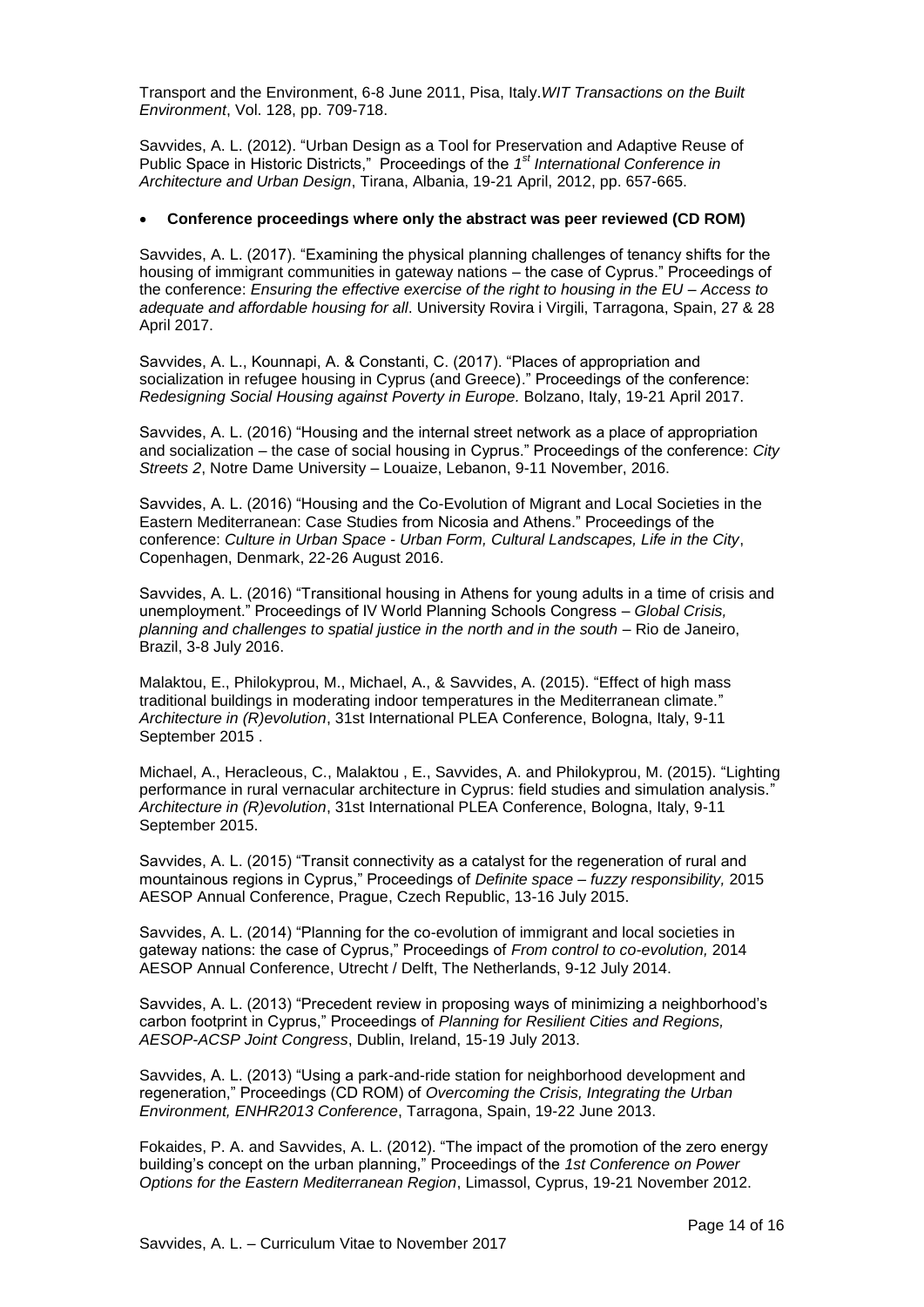Savvides, A. L. (2011) "Urban Design as a Tool for Infill in the Historic Core," Proceedings of *Planning's Future - Futures Planning: Planning in an Era of Global (Un)Certainty and*  Transformation 3<sup>rd</sup> World Planning Schools Congress, Perth, Western Australia, 4-8 July 2011.

Savvides, A. L. (2011) "Island Dynamics in the Context of Sustainable Tourist Infrastructure Design and Development," Proceedings of *Taking Malta out of the Box,* 2nd Island Dynamics Conference, Valletta, Malta, 11-15 May 2011.

Savvides, A.L. (2010) "Regenerating the Core: Adaptive Reuse and Housing in the Historic City, Proceedings of 24th AESOP Annual Conference, Finland, 7 – 10 July 2010.

Savvides, A. L. (2010) Teaching a new Environmental Culture: the Environment as a Question of Architectural Education, *Integrating academia and practice in the pedagogic approaches to environmental* issues ENHSA/EAAE *,* Nicosia, Cyprus, 27-29 May 2010.

Economides, D., Savvides, A. and Phocas, M (2007) "Technology Applications in Interdisciplinary Architectural Design," EAAE/ENHSA Socrates Thematic Network, Lisbon, Portugal, 3-5 May, 2007.

Savvides, A. L. (2006) "Multi-Modal Transportation Nodes: Joint Design as a Catalyst for Sustainable Development," WPSC 2006 Conference Proceedings, Mexico City, Mexico, July 2006.

Savvides, A. L. (2005) Bridging the Urban Arterial: The Premium for Reconnecting the Urban Fabric," AESOP 2005 Conference Proceedings, Vienna, Austria, July 2005.

Savvides, A. L. (2004) "Rethinking the "Technopolis" Idea and its potential for urban redevelopment: opportunities for metropolitan integration," AESOP 2004 Conference Proceedings, Grenoble, France, June 2004.

Savvides, A. L. (2003): "Socioeconomic Considerations in Transportation Air Rights Utilization," Conference Proceedings, the Annual American Real Estate and Urban Economics Association Conference, January 2003.

Burdi, L. and Savvides, A. (2001) "Digital Urban Landscape: The Impact of IT on Processes," an introduction of MetroPortals.org at the Real Estate, Construction and the Internet Conference, a joint NAIOP-ULI-GSD event, November 2001.

### **Working papers or articles in technical report series**

Savvides, A. L. (2003): "Mobility and Economic Growth: The Case for Air Rights Development," a report to the United States Department of Transportation, Research and Special Programs Administration, Federal Highway Administration, December 2003.

Savvides, A. L. (2002) "Columbus Center" a technical report published online at: [www.BuildingEnvelopes.org](http://www.buildingenvelopes.org/)

Savvides, A. L. (2002) "Caisse de Depot et Placement H.Q." a technical report published online at: [www.BuildingEnvelopes.org](http://www.buildingenvelopes.org/)

Savvides, A. L. (2002) "Dusseldorfer Stadttor" a technical report published online at: [www.BuildingEnvelopes](http://www.buildingenvelopes/)

Savvides, A. L. (2001) "Reflecting Public Opinion in Large-Project Proposals," CDI Quarterly, Volume 2, Issue 2, June 2002.

Burdi, L. and Savvides, A. (2001) "A Visual Repository and Collaboration Portal for Urban Design," CDI Quarterly, Volume 1, Issue 5, December 2001.